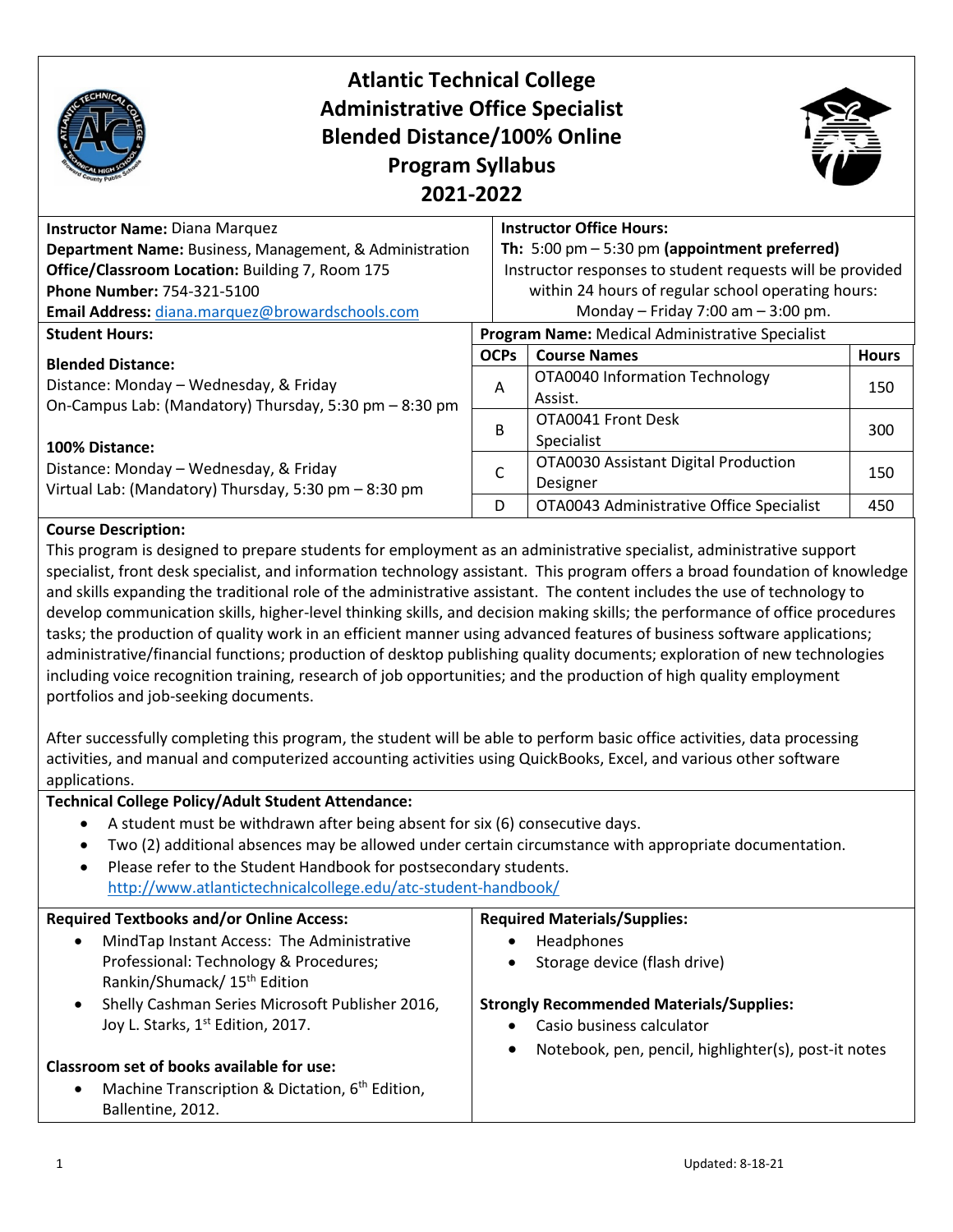*All required books and most materials/supplies can be purchased from the ATC bookstore. Stop by during operational hours for pricing and purchasing information or visit: [https://www.atlantictechnicalcollege.edu/bookstore-price-list/.](https://www.atlantictechnicalcollege.edu/bookstore-price-list/)* 

| <u>maps, www.accamecommodicum.camecommodistic price may:</u> |                                                         |  |
|--------------------------------------------------------------|---------------------------------------------------------|--|
| <b>Grading System:</b>                                       | <b>Additional Program Specific Grading Information:</b> |  |
| 90 - 100%<br>A                                               | Daily/Classwork 25%                                     |  |
| 80 - 89%<br>B                                                | Quizzes/Tests<br>25%                                    |  |
| $C$ 70 - 79%                                                 | Exams/Projects 50%                                      |  |
| 60 - 69%<br>D.                                               |                                                         |  |
| $0 - 59%$<br>F.                                              |                                                         |  |
| Incomplete                                                   |                                                         |  |

#### **Online Course Grading Policy:**

Online students' grades and attendance are based on the following:

- Scheduled assignments are due each **Sunday by 11:59 pm**. Late submission of work will affect the assignment grade.
- Students assume full responsibility for the content and integrity of submitted work. As the guiding principle of academic integrity, a student's submitted work, examinations, reports, projects, etc. must be his/her own.
- Unless otherwise stated by the instructor, physical or digital references including books, charts, graphs, diagrams, photos, notes or calculators may not be utilized during assessments or exams.
- Exams may include an oral or lab/skills component and final exams will be completed in-person during a lab session.

#### **Make Up Work Policy (CTE Adults):**

Each student is expected to follow the daily/weekly assignments pacing schedule.

**Late Assignment Policy:** Late assignment(s) will **NOT** be accepted. All assignments should be submitted as directed each week. Any assignment submitted via Desire 2 Learn and marked late will be considered as late. All assignments count towards the final grade. Students are encouraged to establish connections with other students to get notes and assignments from missed classes. Students must contact the instructor as soon as possible after missing an assignment to make the necessary arrangements with the instructor.

**Make-up Exam Policy:** There are no makeup for exams.

#### **Computer Requirements for Online Students**:

- Internet bandwidth speed of at least 5 Mbs
- 128 GB hard drive or larger
- Full QWERTY Keyboard and mouse
- 4 GB RAM or higher
- 2 GHz Intel Processor or faster
- 14-inch sized screen or larger with 720 x 1280 resolution or greater, (two monitors are recommended but not required)
- Windows 10 or MAC OS X\* latest version
- Chrome or Firefox web browser latest version
- Anti-virus program (updated regularly)
- Webcam & microphone is necessary

#### *\*Note: Google Chromebooks and MAC OX is NOT recommended for Business Programs.*

#### **View Your Grades:**

#### **Grades can be viewed online by following the directions below:**

- 1. Go to Clever SSO Website link: [https://sso.browardschools.com](https://sso.browardschools.com/) and login:
	- a. Username: 10-digit student ID number
	- b. Password: PMM/DD/YYYY (or your personally created password after initial login)
- 2. Click on the FOCUS app on your Clever opening page.
- (You may need to scroll-down the page to see the FOCUS app.)
- 3. Enter your FOCUS username and password.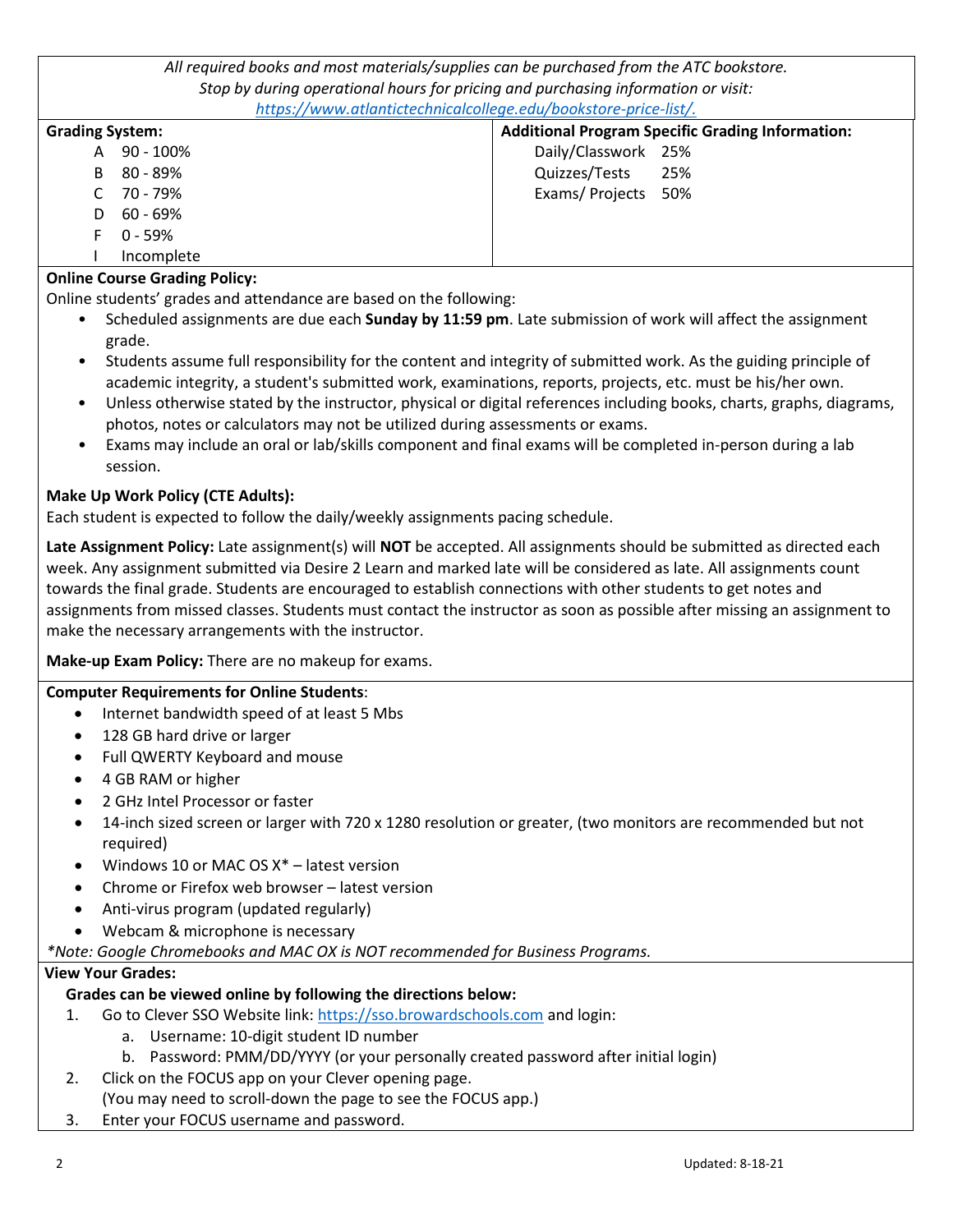*NOTE:* If the Focus App. is not visible after logging into Clever, please navigate to the Broward Focus website directly: [https://broward.focusschoolsoftware.com/focus/.](https://broward.focusschoolsoftware.com/focus/)

#### **Classroom/Lab Rules:**

- Students must attend **all class** sessions.
- Students must sign-in into **CLEVER**, **Desire to Learn (D2L), and FOCUS DAILY**.
- Read and follow DAILY/WEEKLY AGENDA (also available in D2L).
- Follow all rules in the student and discipline handbook.
- Cell phones silent/vibrate or OFF and PUT AWAY when attending virtual and/or on-campus class.
- Print ONLY relatable coursework aligned with the program.
- Email professor by 8:00 am on the same day when absent or unable to log in to online course.
- Come to class prepared to work and be respectful of ALL class members.
- ALL assignments submitted must reflect the student's own individual work.
- No food or beverages in the lab.

#### **Industry Certification & State Credential Exam Cost:**

• Microsoft Office Specialist Word - \$100 • Microsoft Office Specialist Excel - \$100 • Microsoft Office Specialist Access - \$100 • Microsoft Office Specialist PowerPoint - \$100 • Microsoft Office Specialist Outlook - \$100 *You may qualify for certification reimbursement of your exam cost(s) upon passing. Credential fees are estimated & subject to change.* **Outstanding Student Recognition Information:** A gold seal will be applied to a Program Completion Certificate or an Applied Technology Diploma if the student has earned a 3.5 GPA or higher in their Career and Technical Education (CTE) classes.

#### **Program Name: Administrative Office Specialist**

#### **Course Number: OTA0040**

#### **Course Name: Information Technology Assistant (150 Hours)**

#### **Occupational Completion Point: A**

**Intended Outcomes:** (From FL DOE Curriculum Framework)

- Student will be able to:
	- Demonstrate knowledge, skill, and application of information systems to accomplish job objectives and enhance workplace performance.
	- Develop an awareness of microprocessors and digital computers.
	- Demonstrate an understanding of operating systems.
	- Use technology to enhance the effectiveness of communication skills utilizing word processing applications.
	- Use technology to enhance communication skills utilizing presentation applications.
	- Use technology to enhance the effectiveness of communication skills utilizing spreadsheet and database applications.
	- Use technology to enhance communication skills utilizing electronic mail.
	- Investigate individual assessment and job/career exploration and individual career planning that reflect the transition from school to work, life-long learning, and personal and professional goals.
	- Incorporate appropriate leadership and supervision techniques, customer service strategies, and standards of personal ethics to accomplish job objectives and enhance workplace performance.
	- Demonstrate competence using computer networks, Internet, and online databases to facilitate collaborative or individual learning and communication.
	- Demonstrate competence in page design applicable to the WWW.
	- Develop an awareness of emerging technologies.
	- Develop awareness of computer languages and software applications.
	- Demonstrate comprehension and communication skills.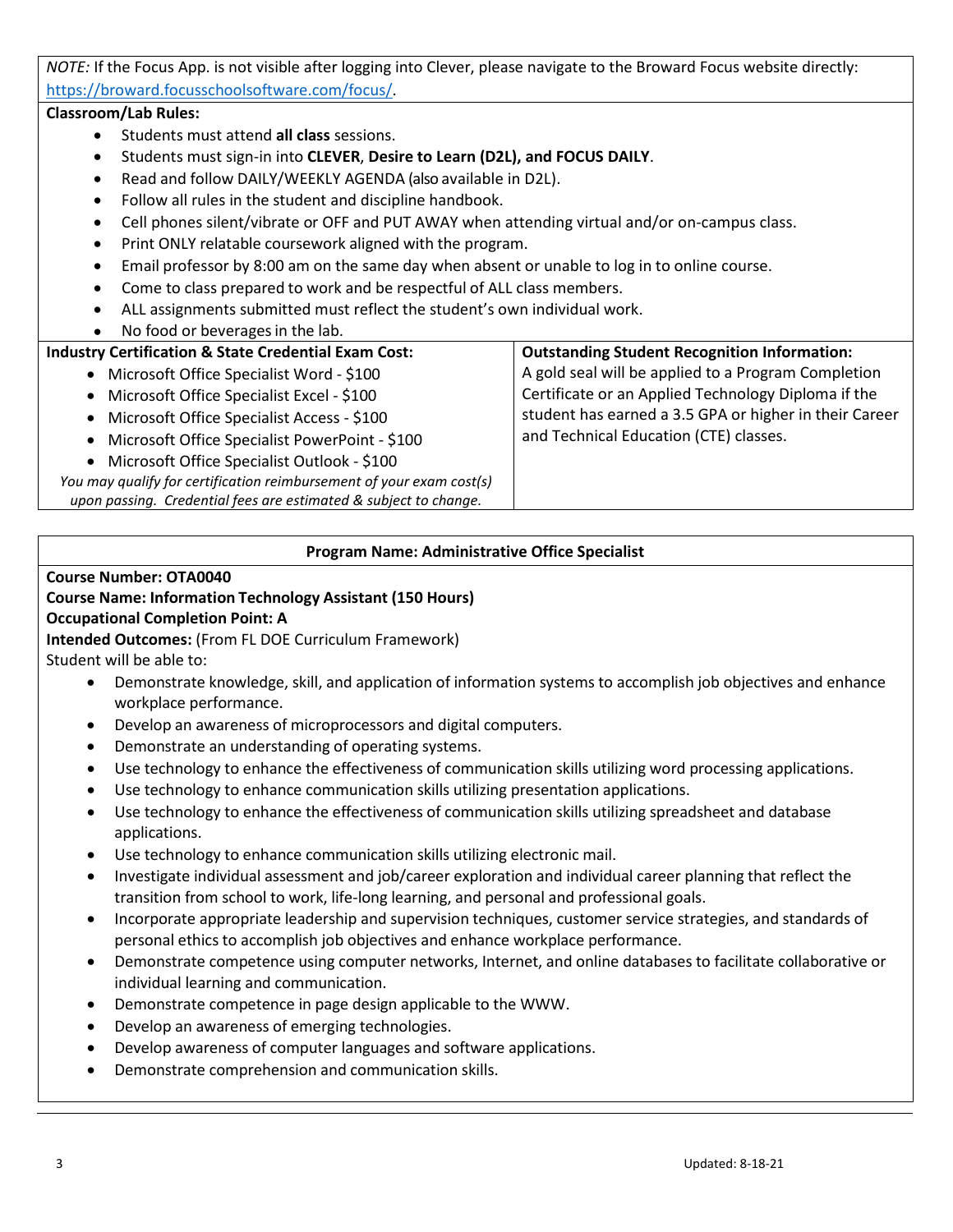#### **Course Number: OTA0041**

## **Course Name: Front Desk Specialist (300 Hours)**

#### **Occupational Completion Point: B**

**Intended Outcomes:** (From FL DOE Curriculum Framework)

Student will be able to:

- Demonstrate knowledge, skill, and application of information systems to accomplish job objectives and enhance workplace of performance. Apply ergonomic principles applicable to the configuration of computer workstations.
- Demonstrate language arts knowledge and skills.
- Apply professional oral and written communication skills in a courteous, concise, and correct manner.
- Solve problems using critical thinking skills, creativity and innovation and by interpreting information and ideas.
- Practice quality performance incorporating customer service strategies in the learning environment and the workplace.
- Apply appropriate supervision techniques, standards of personal ethics, and knowledge of workplace regulatory practices to accomplish job objectives and enhance workplace performance.
- Incorporate knowledge gained from individual assessment and job/career exploration to design an individual career plan that reflects the transition from school to work, lifelong learning, and personal and professional goals.
- Demonstrate human relations/interpersonal skills appropriate for the workplace.
- Perform administrative office functions and responsibilities to accomplish job objectives and enhance workplace performance.
- Describe the importance of professional ethics and legal responsibilities.
- Participate in simulated work-based learning experiences.

### **Course Number: OTA0030**

# **Course Name: Assistant Digital Production Designer (150 hours)**

## **Occupational Completion Point: C**

**Intended Outcomes:** (From FL DOE Curriculum Framework)

Student will be able to:

- Use technology to increase administrative office support productivity and enhance workplace performance.
- Use information technology tools.
- Demonstrate proficiency in computer skills.
- Demonstrate knowledge of digital publishing concepts.
- Perform decision-making activities.
- Demonstrate proficiency in digital imaging.
- Demonstrate proficiency in the safe and ethical use of the Internet to locate information.
- Demonstrate the ability to set project requirements, engage in project planning, and utilize the design process.
- Perform layout, project design, and measurement activities associated with digital publishing.
- Demonstrate an understanding of typography.
- Develop an awareness of the emergent technologies associated with digital design.